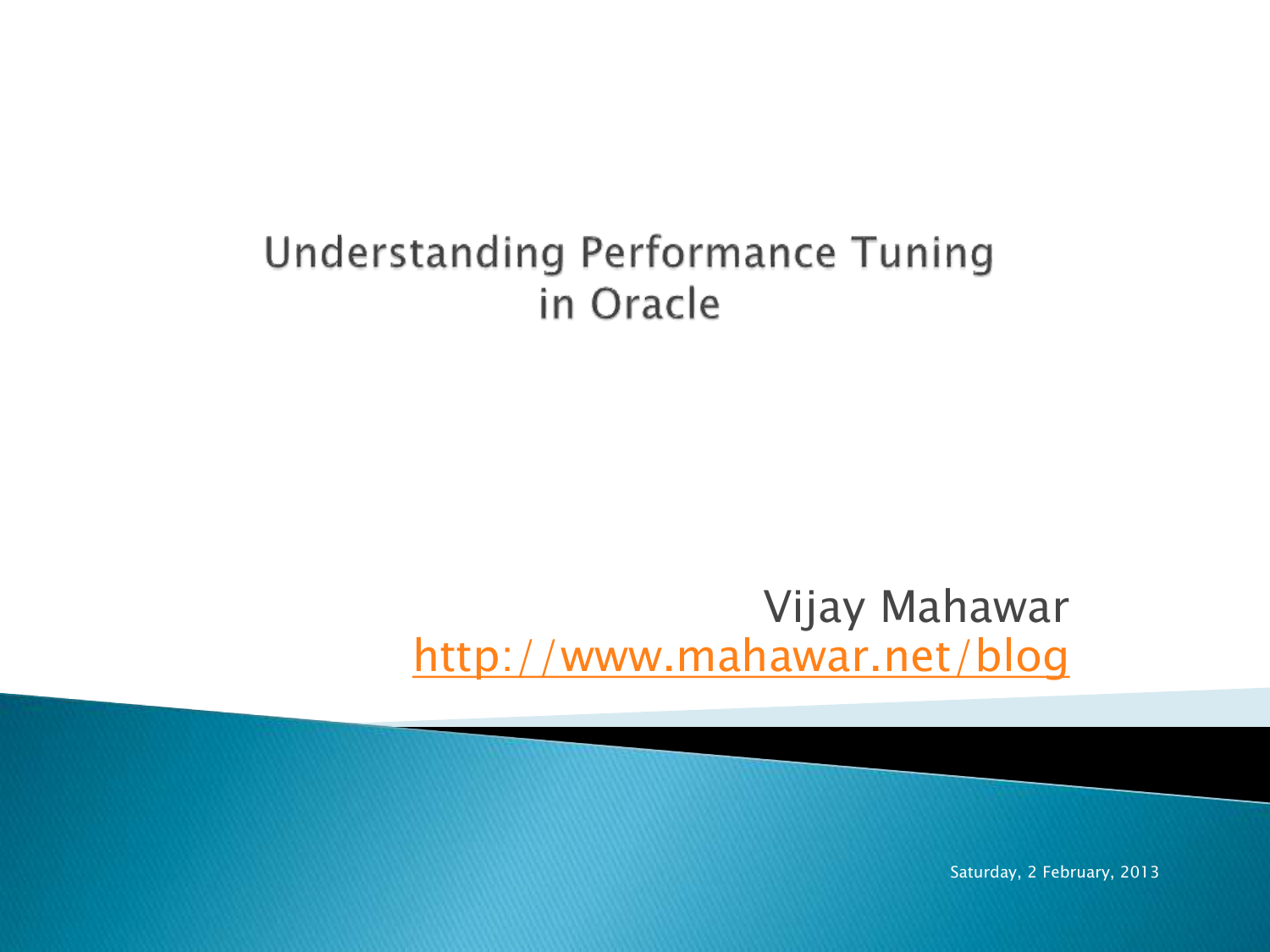## About me



I am Vijay Mahawar, an Oracle Technologist. I am a member of AIOUG, ODTUG and OTN. I am certified in Oracle and hold OCP in Oracle 11g DBA and OCP in Oracle 11g Advanced Developer Track. I am also OPN Certified Specialist.







I am associated with Oracle Technologies since year 2002. During this time I have held positions of Trainer, Developer, DBA, Analyst and Consultant in Companies like L&T Infotech Ltd., HCL Technologies Ltd., Dell Services and Sapient Consulting Pvt. Ltd.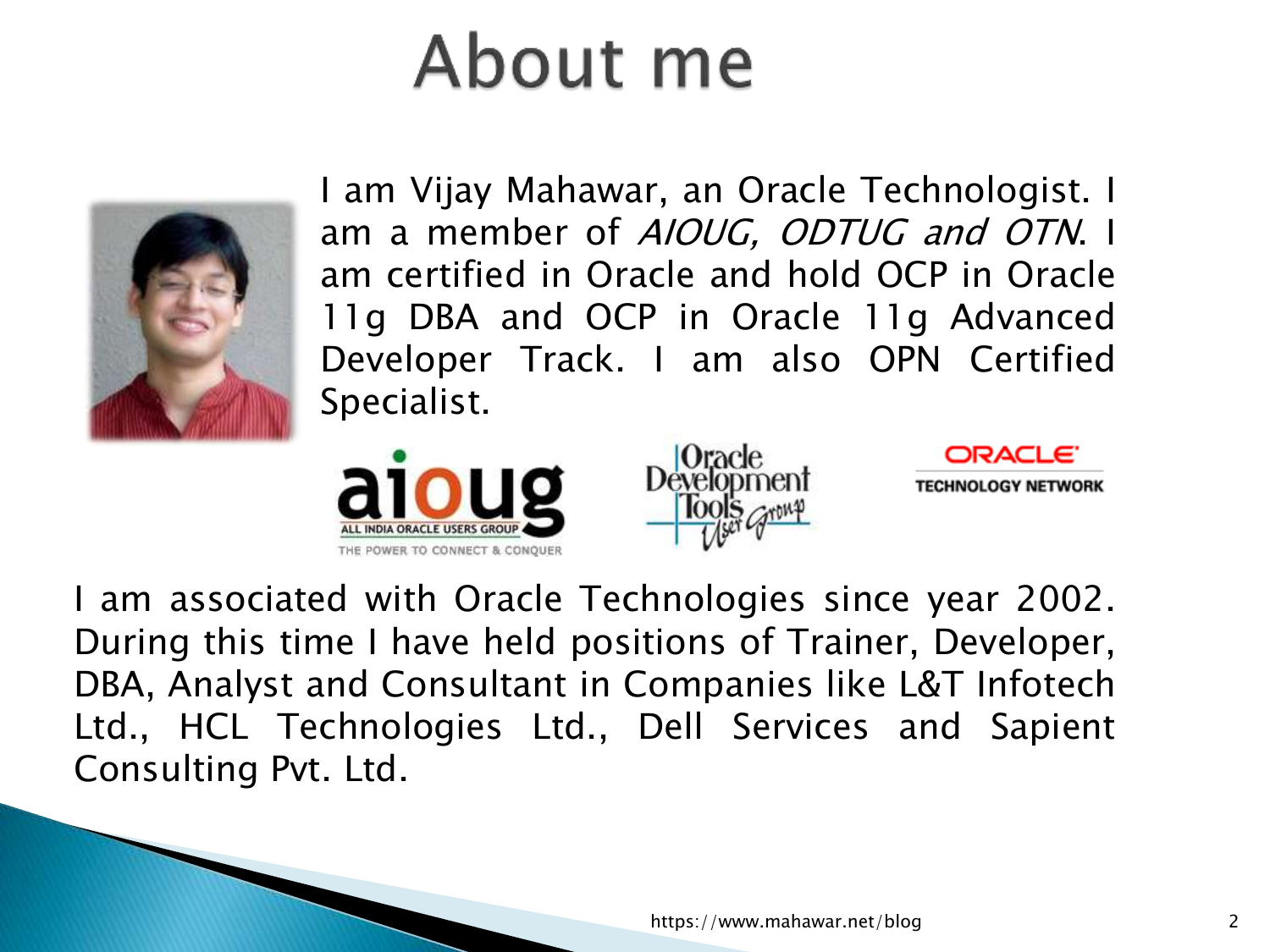# What is Performance Tuning?

- ▶ Performance Tuning is optimal utilization of all resources and enabling them to perform to their fullest potential.
- Performance of the SQL queries of an application often play a big role in the overall performance of the underlying application.



- $\triangleright$  The response time may at times be really irritating for the end users if the application doesn't have fine-tuned SQL queries.
- Differentiate between symptoms and problem. Most tools and techniques give symptoms and that should not be confused with problems.
- Developers/DBA both have part to play in keeping the database tuned.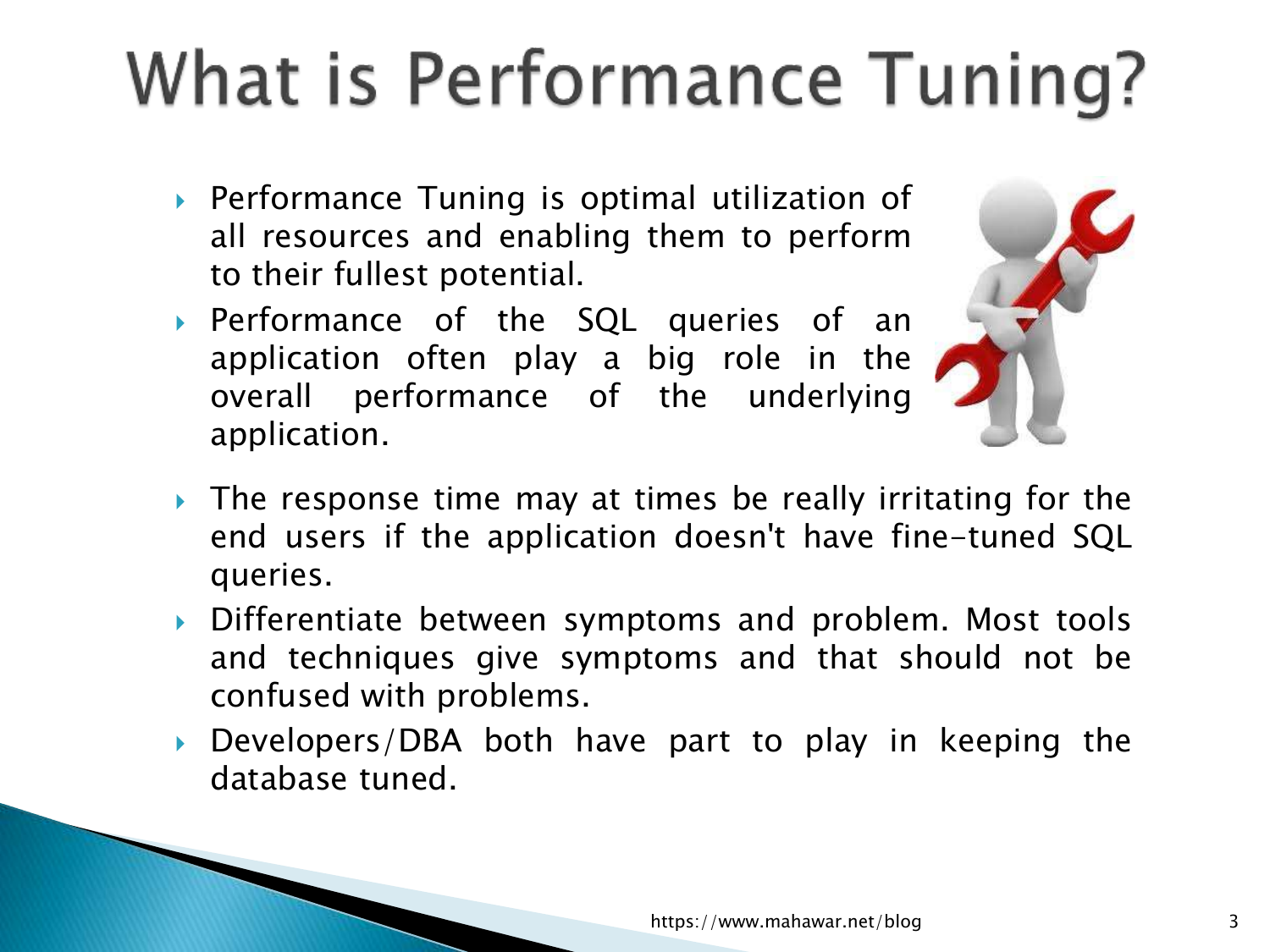### Different layers in application?



Disk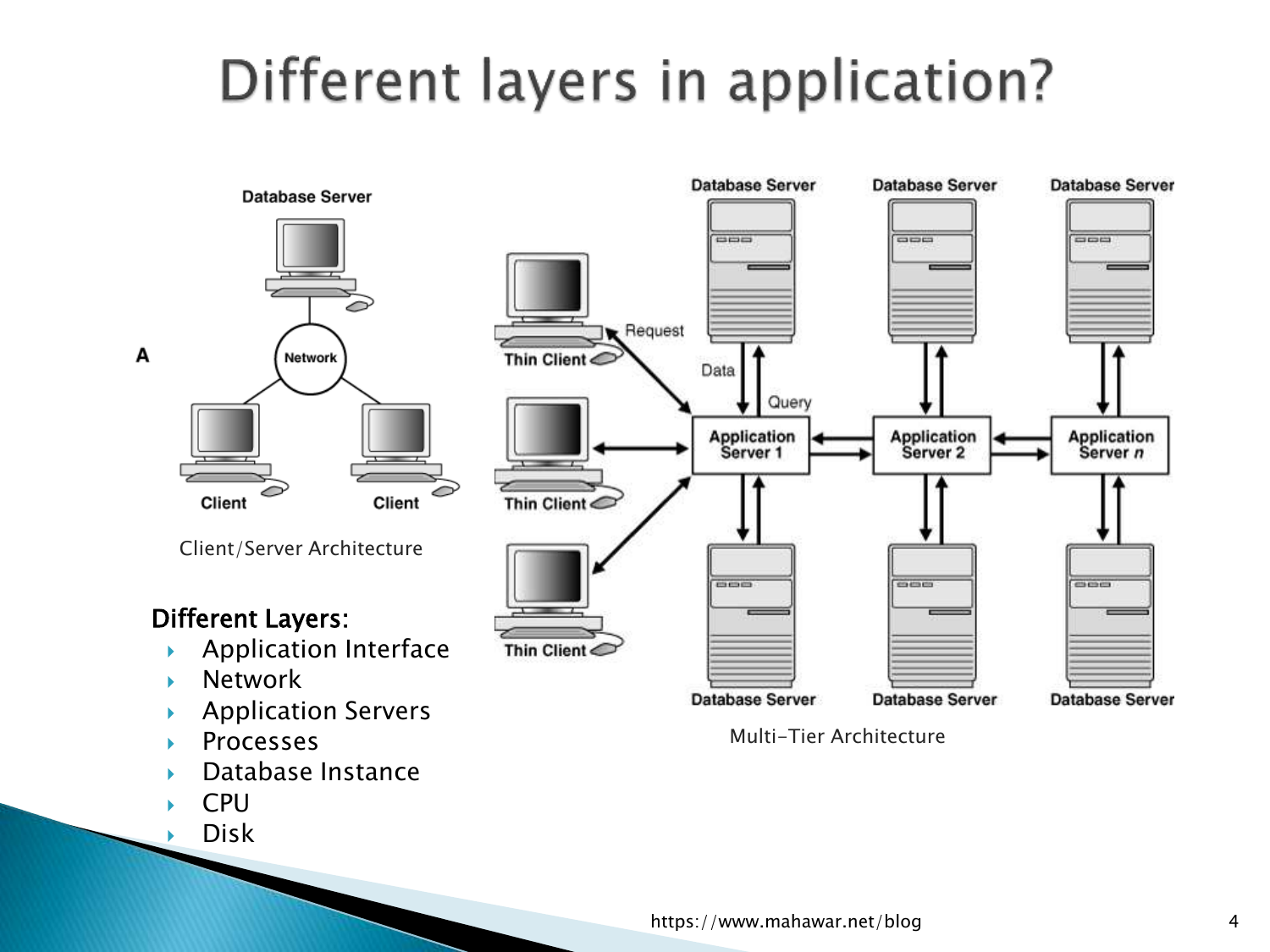#### Oracle Database 11g Architecture Diagram

Processes in blue are mandatory for the database to be functional

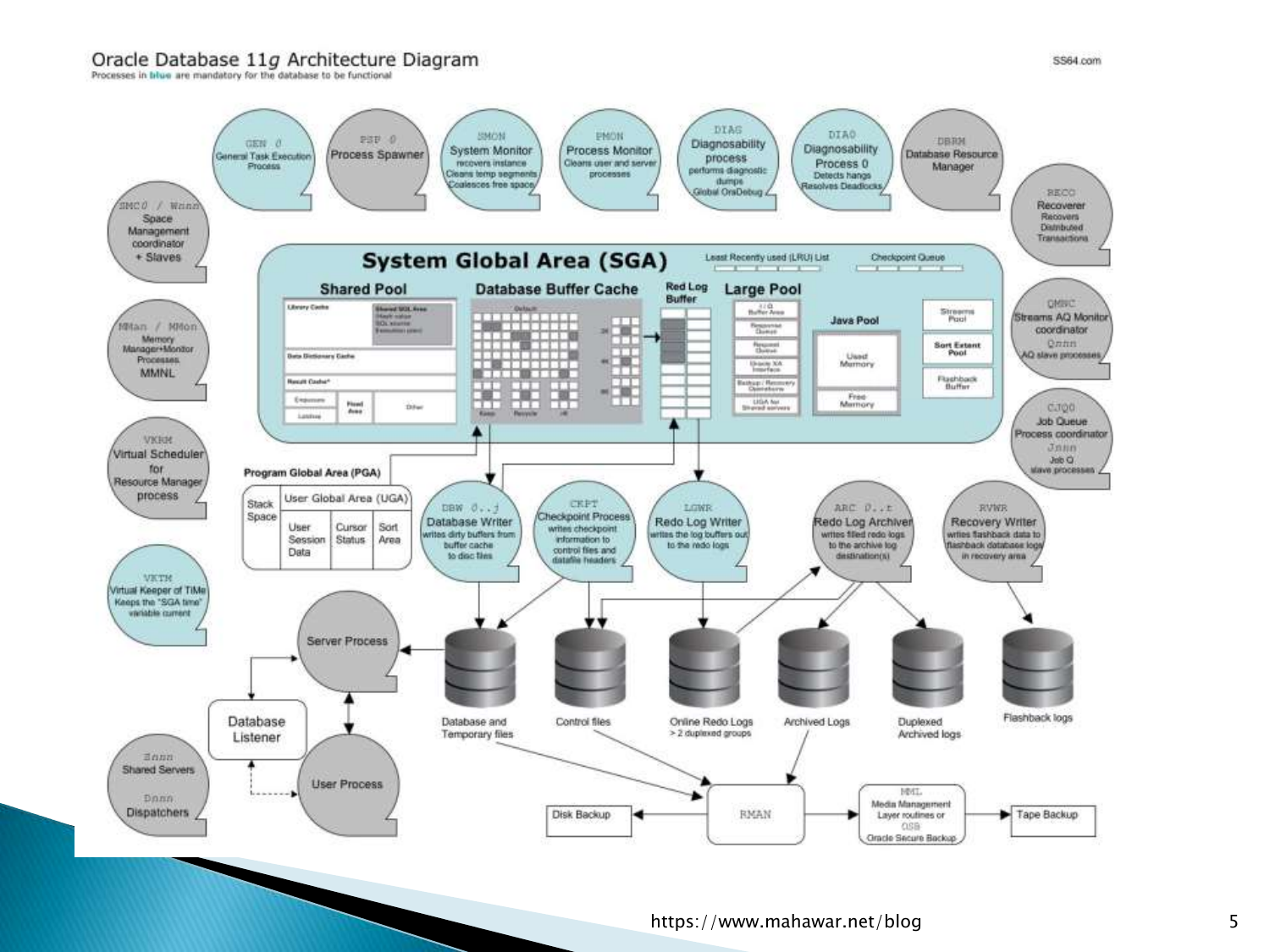### How to identify the tuning area?

|                  | <b>Tuning Areas</b>                       | <b>Description</b>                                                                                                                                                                                                                                                           |
|------------------|-------------------------------------------|------------------------------------------------------------------------------------------------------------------------------------------------------------------------------------------------------------------------------------------------------------------------------|
|                  | Database Design (if it's<br>not too late) | Try to normalize to the 3NF.<br>Selective <i>denormalization</i> can provide performance<br>improvements.<br>Always keep the "data access path" in mind. Look at <i>data</i><br>partitioning, data replication, aggregation tables etc. for DSS<br>- Decision Support System |
| e                | <b>Application Tuning</b>                 | Majority of all Oracle system performance problems are<br>resolved by coding optimal SQL. Scheduling of batch tasks<br>during non-peak hours.                                                                                                                                |
| ë<br>d<br>e<br>n | <b>Memory Tuning</b>                      | Optimal sizing of database buffers (shared_pool, buffer<br>cache, log buffer, etc) by looking at ADDM report showing<br>wait events, buffer hit ratios, system swapping and paging,<br>etc. Use of <i>pin</i> for large objects into memory to prevent<br>frequent reloads.  |
| Ć<br>è           | Disk I/O Tuning                           | Size Database files and properly place them<br>Look for frequent disk sorts, full table scans, missing<br>indexes, row chaining, data fragmentation, etc.                                                                                                                    |
|                  | <b>Eliminate Database</b><br>Contention   | Study database <i>locks, latches and wait events</i> carefully and<br>eliminate where possible.                                                                                                                                                                              |
|                  | Tune the OS                               | Monitor and tune operating system using OS utilities shown<br>later.                                                                                                                                                                                                         |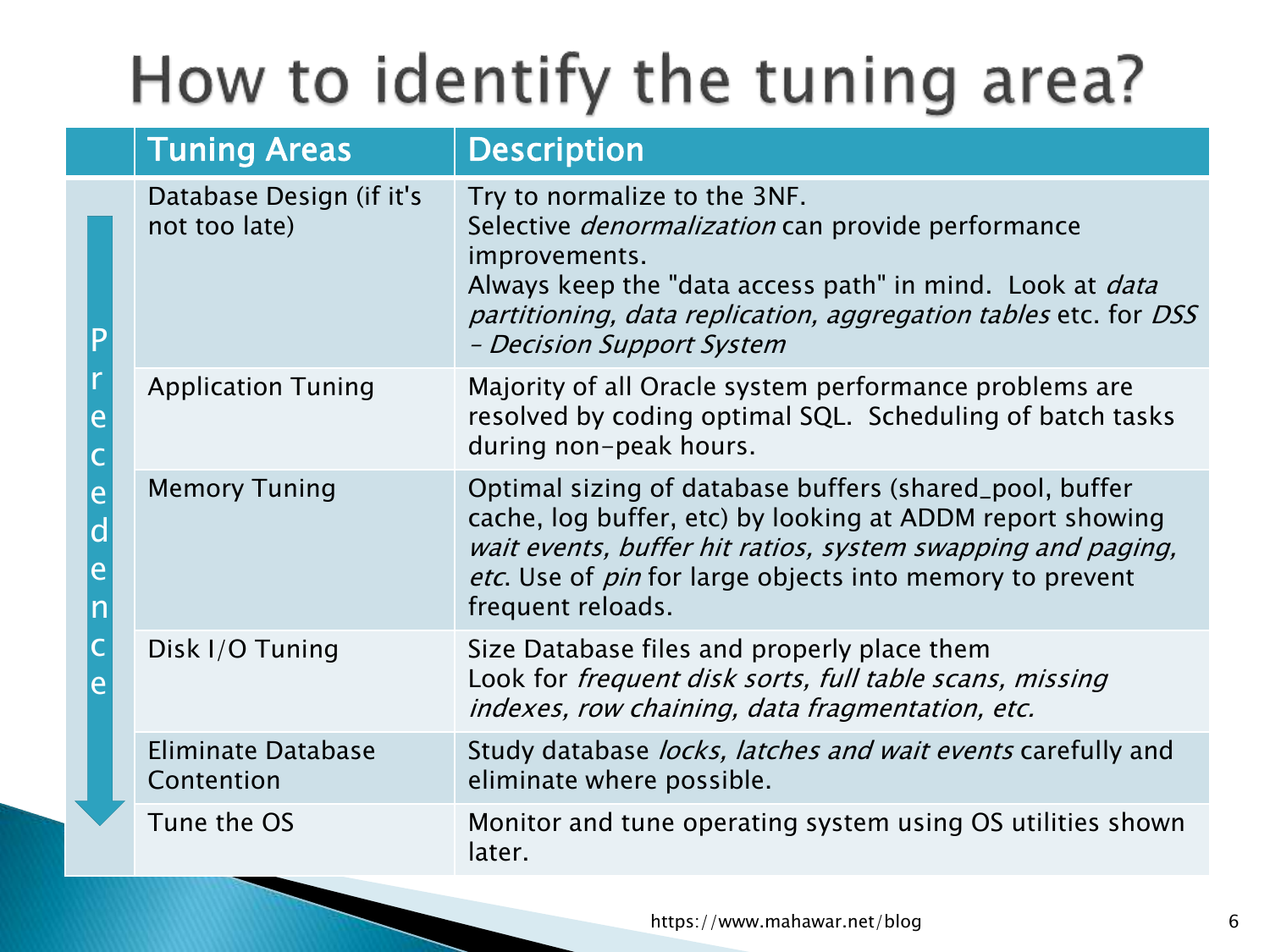# Tuning tools & techniques







| <b>Tuning Tools/Programming Techniques</b>             | <b>Developer</b> | <b>DBA</b> |
|--------------------------------------------------------|------------------|------------|
| Explain Plan (3 ways of using Explain Plan)            |                  |            |
| <b>OEM Console - SQL Monitoring</b>                    | ✔                |            |
| DBMS_PROFILER/DBMS_HPROF                               | ✔                | ✔          |
| V\$ Performance Views                                  | ✔                | ✔          |
| Hints/Indexes in SQL Queries (Stats should be updated) | ✔                |            |
| <b>BULK Collect in PL/SQL Programming</b>              | ✔                |            |
| FORALL in PL/SQL Programming                           | ✔                |            |
| DBMS_PARALLEL_EXECUTE in PL/SQL Programming            | ✓                |            |
| RESULT_CACHE in Hint and Functions                     | ✔                |            |
| Netstat (Network)                                      |                  |            |
| Sar, iostat (Disk)                                     |                  | ✔          |
| Sar, vmstat (Memory)                                   |                  | ✔          |
| Sar, vmstat, mpstat, iostat(CPU)                       |                  | ✔          |
| <b>SQL_TRACE and TKProf</b>                            |                  | ✔          |
| <b>ADDM</b>                                            |                  | ✔          |
| Statspack (old UTLBSTAT/UTLESTAT)                      |                  |            |
| <b>OEM Tuning Pack</b>                                 |                  |            |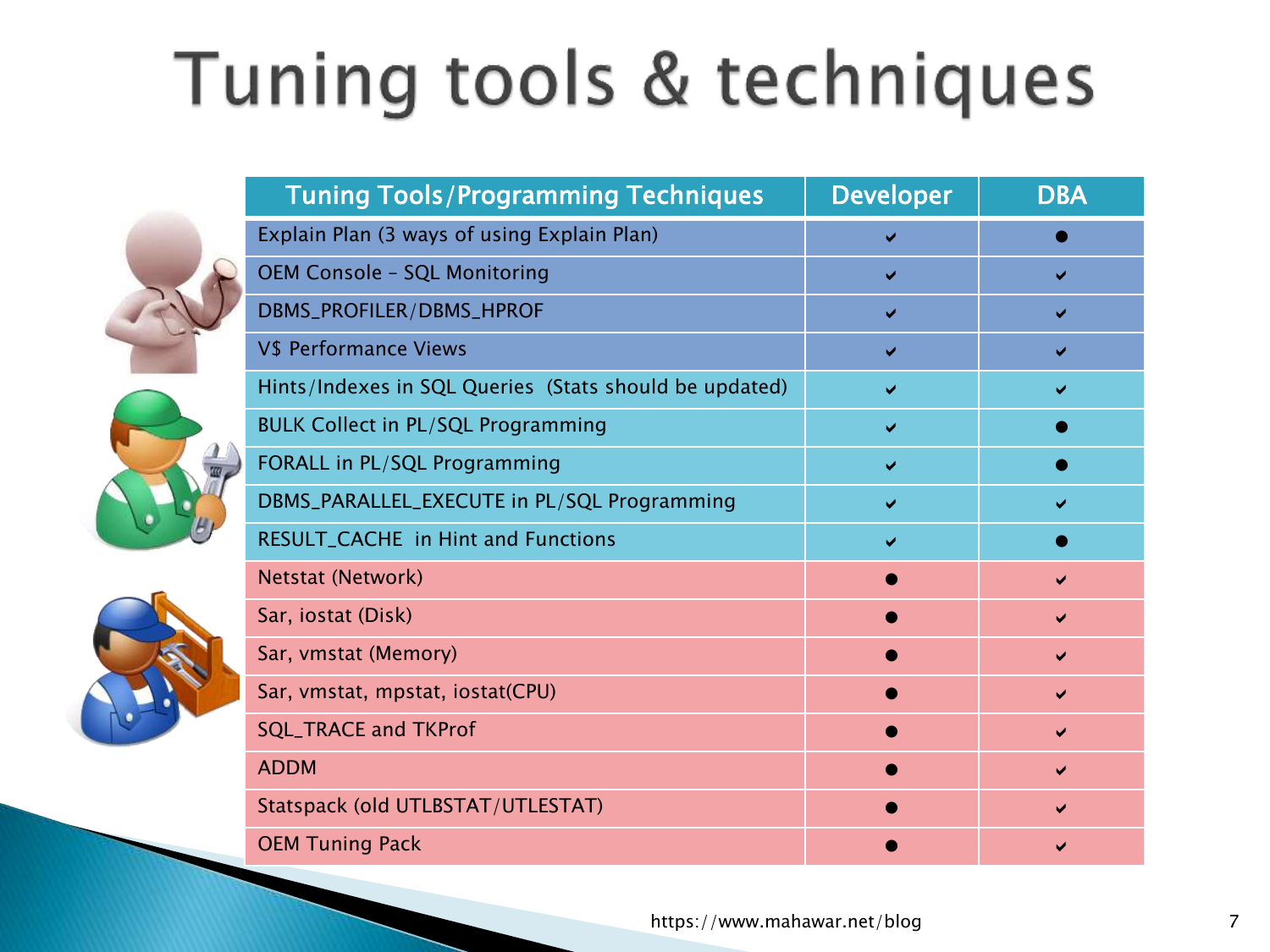# 1. Explain Plan

 When an SQL statement is passed to the server the Cost Based Optimizer (CBO) uses database statistics to create an execution plan which it uses to navigate through the data.



- EXPLAIN the statement to check the execution plan that the CBO has created.
- This will help in diagnosis and often reveal that the query is not using the relevant indexes, or indexes to support the query are missing.
- ▶ Three Methods:
	- 1. DBMS\_XPLAN
	- 2. EXPLAIN PLAN FOR
	- 3. SET AUTOTRACE ON for all queries

▶ PLAN\_TABLE is metadata table for explain plan. utlxplan.sql script creates this table in oracle.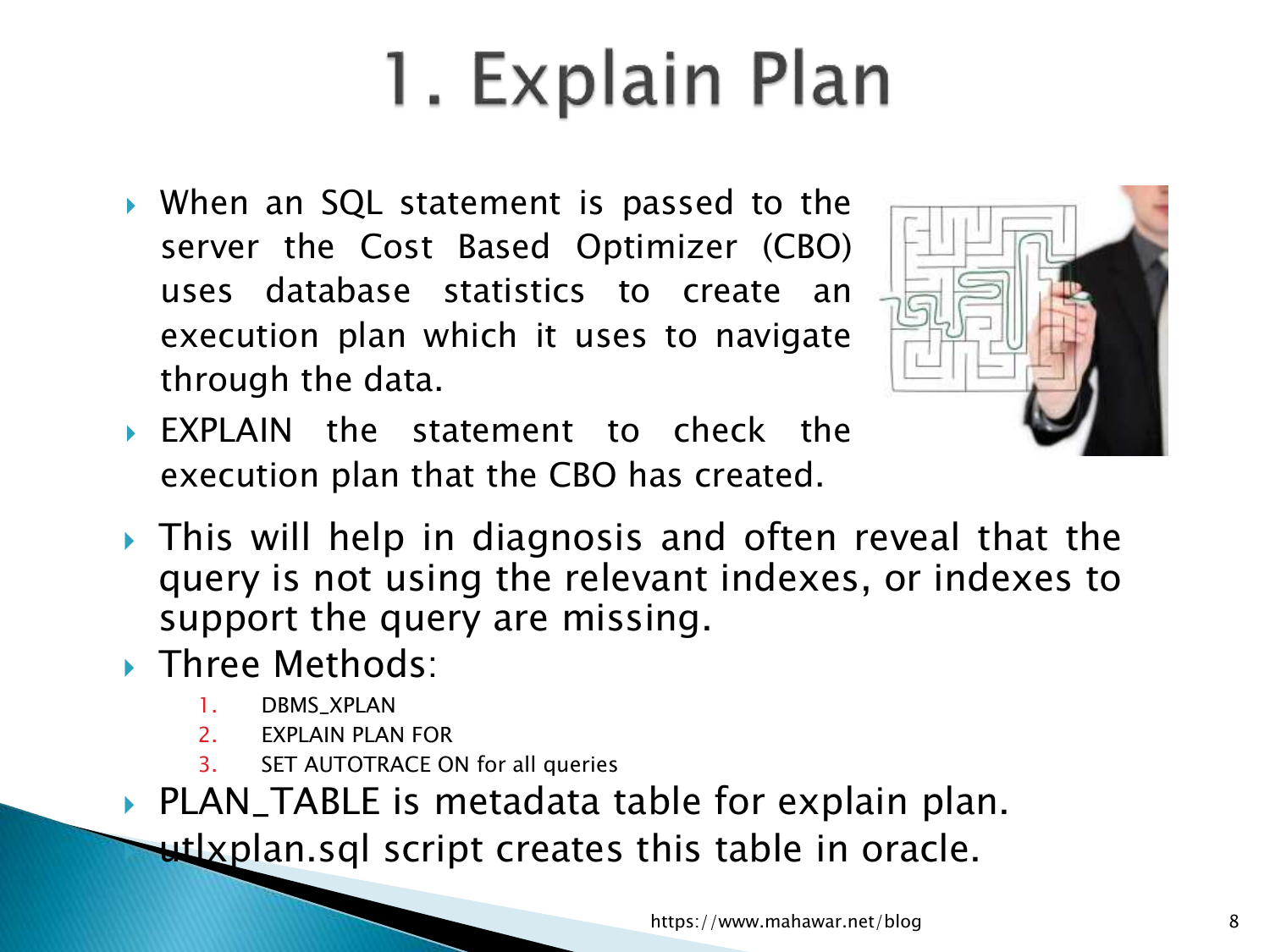## 1. Explain Plan - OEM

|                                                                                                                                                                                    | Hosts   Databases   Web Applications   Middleware   Services   Systems   Groups   All Targets |                |                                       |                      |            |                      |       |              |                             |                                               |
|------------------------------------------------------------------------------------------------------------------------------------------------------------------------------------|-----------------------------------------------------------------------------------------------|----------------|---------------------------------------|----------------------|------------|----------------------|-------|--------------|-----------------------------|-----------------------------------------------|
|                                                                                                                                                                                    | Database Instance; devidsmng03-d1.oracleads.com > Monitored SQL Executions >                  |                |                                       |                      |            |                      |       |              |                             | Logged in As SYS                              |
|                                                                                                                                                                                    | Monitored SQL Execution Details                                                               |                |                                       |                      |            |                      |       | View Report  |                             | Refresh 5 monds<br><b>Dep Refresh</b><br>Det. |
| <b>Overview</b>                                                                                                                                                                    |                                                                                               |                |                                       |                      |            |                      |       |              |                             |                                               |
| 8QL 10 33-548 hs/lp5 (A)<br>Parallel phy<br>Evecution Started Eat Nov 21 2009 07:12:24 AM<br>Last Refresh Time 3at Nev 21 2009 07:19:14 AM<br>Execution ID 16777221<br>Session 143 |                                                                                               | Time           |                                       |                      |            | IO & Walt Statistics |       |              |                             |                                               |
|                                                                                                                                                                                    |                                                                                               |                |                                       |                      |            |                      |       |              |                             |                                               |
|                                                                                                                                                                                    |                                                                                               | Duration.      |                                       | 6.9m                 |            | 10 Count             |       |              |                             | 2608                                          |
|                                                                                                                                                                                    |                                                                                               |                | Database Time<br>16-6m<br>buffer Gets |                      |            |                      |       | 2210         |                             |                                               |
|                                                                                                                                                                                    |                                                                                               |                | PLFDQC & Java 0.03<br>Wait Attivity % |                      |            |                      |       | 100          |                             |                                               |
|                                                                                                                                                                                    | Fatch Calls 0                                                                                 |                |                                       |                      |            |                      |       |              |                             |                                               |
| <b>Details</b>                                                                                                                                                                     |                                                                                               |                |                                       |                      |            |                      |       |              |                             |                                               |
|                                                                                                                                                                                    |                                                                                               |                |                                       |                      |            |                      |       |              |                             |                                               |
| Plan Mallistics                                                                                                                                                                    | the Parallel<br>Activity                                                                      |                |                                       |                      |            |                      |       |              |                             |                                               |
|                                                                                                                                                                                    | Plan Hash Value 703509493                                                                     |                |                                       |                      |            |                      |       |              |                             |                                               |
|                                                                                                                                                                                    |                                                                                               | Name           | <b>Estimated Rows</b>                 | Cost Timeline (411a) | Executions | <b>Actual Rows</b>   |       |              | Hemory Leng CPU Activity in | Wait Activity. Ill.                           |
|                                                                                                                                                                                    |                                                                                               |                |                                       |                      |            |                      |       |              |                             |                                               |
|                                                                                                                                                                                    | ELECT STATEMENT                                                                               |                |                                       | 9510                 |            |                      |       |              |                             |                                               |
|                                                                                                                                                                                    | FI PX COORDINATOR                                                                             |                |                                       |                      |            |                      |       |              |                             |                                               |
|                                                                                                                                                                                    | E PX SEND. QC (ORDER)                                                                         | <b>TQ10003</b> | 337P                                  | 9510                 |            |                      |       |              |                             |                                               |
|                                                                                                                                                                                    | EB SORT ORDER BY                                                                              |                | 3377                                  | 9510                 |            |                      |       |              |                             |                                               |
|                                                                                                                                                                                    | <b>ELEX RECEIVE</b>                                                                           |                | 337P                                  | 3266                 |            |                      |       |              |                             |                                               |
|                                                                                                                                                                                    | ELPX SEND RANGE                                                                               | 17010002       | 337P                                  | 3260                 |            |                      |       |              |                             |                                               |
|                                                                                                                                                                                    | :E MERGE JOIN CARTESIAN                                                                       |                | 227P                                  | 3260                 |            |                      |       |              |                             |                                               |
|                                                                                                                                                                                    | E) BUFFER SORT                                                                                |                |                                       |                      |            |                      |       | 19444 211196 | $-18$                       |                                               |
| <b>IS</b>                                                                                                                                                                          | E PX RECEIVE                                                                                  |                | 4841M                                 | 46788                |            | 3662                 |       |              |                             | 40 8 0.30                                     |
|                                                                                                                                                                                    | E PK SEND BROADCAST                                                                           | T010001        | 4841M                                 | 46788                |            | 96723                |       |              |                             | $-115$                                        |
|                                                                                                                                                                                    | ELMERGE JOIN CARTESEAN                                                                        |                | 4041M                                 | 4678K                |            | 32243                |       |              |                             |                                               |
|                                                                                                                                                                                    | <b>CLEUPTER SORT</b>                                                                          |                |                                       |                      |            | 154                  | 22M   |              | 0.40                        |                                               |
|                                                                                                                                                                                    | <b>B-PX NECEIVE</b>                                                                           |                | 20<                                   | 79                   |            | 209K                 |       |              | 0.01                        |                                               |
| <b>Dperation</b><br>肉味<br>内中                                                                                                                                                       | E PX SEND BROADCAST                                                                           | TQ10000        | 70K                                   | 70                   |            | 2098.                |       |              | 0.40                        | 0.15                                          |
|                                                                                                                                                                                    | E PK BLOCK ITERATOR                                                                           |                | <b>70K</b>                            | 79                   | ä          | TOK.                 |       |              |                             |                                               |
|                                                                                                                                                                                    | TABLE ACCESS FULL                                                                             | MYONE          | 70K                                   | 78                   | 38         | 708                  |       |              |                             |                                               |
| 向马                                                                                                                                                                                 | <b>FO BUFFER SOAT</b>                                                                         |                | 2000                                  | 46766                | 156        | 22248                | 91736 |              | 1.61                        |                                               |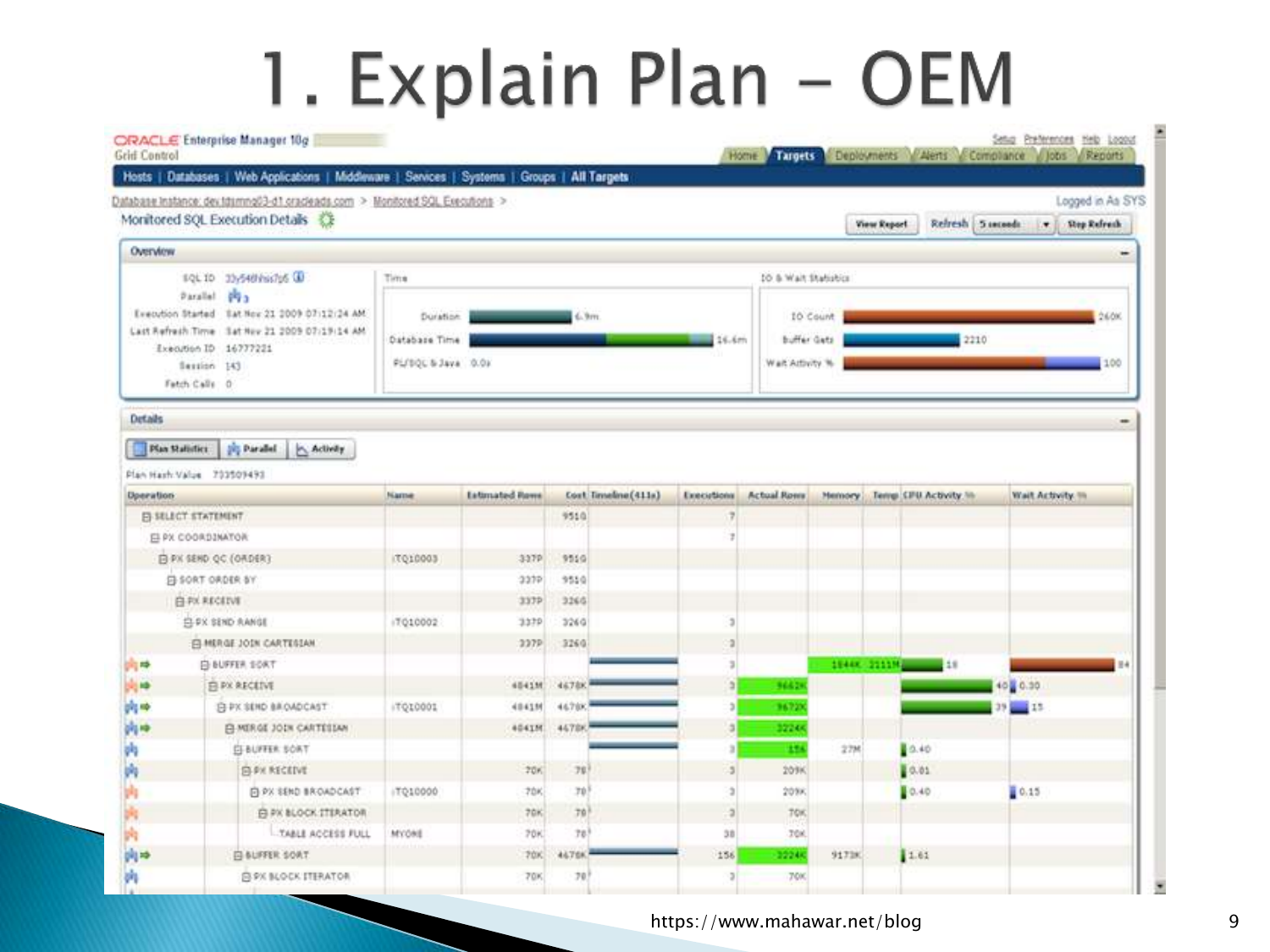### 2. Hints

- $\triangleright$  A hint is an instruction to the optimizer.
- When writing SQL code, you may know information about the data unknown to the optimizer, usually when statistics are out of date
- Hints enable you to make decisions normally made by the optimizer, sometimes causing the optimizer to select a plan that it sees as higher cost.

|                                                                      | <b>Hints Categories</b>              | <b>Examples</b>                                           |
|----------------------------------------------------------------------|--------------------------------------|-----------------------------------------------------------|
| USAGE:<br>$/* + hint */$                                             | Optimization Approaches<br>and Goals | ALL_ROWS, FIRST_ROWS, CHOOSE                              |
| $/*+$ hint(argument) $*/$<br>$/* +$ hint(argument-1 argument-2) $*/$ | <b>Access Paths</b>                  | FULL, HASH, INDEX                                         |
|                                                                      | <b>Query Transformations</b>         | FACT, NO_FACT, MERGE, NO_MERGE                            |
| EXAMPLE:                                                             | Join Orders                          | LEADING, USE_NL, USE_HASH,<br>USE_MERGE                   |
| select /*+ index(scott.emp ix_emp) */<br>from scott.emp emp_alias    | <b>Parallel Execution</b>            | NOPARALLEL, PARALLEL,<br>NOPARALLEL_INDEX, PARALLEL_INDEX |
|                                                                      | <b>Additional Hints</b>              | APPEND, CACHE, DYNAMIC_SAMPLING,<br>RESULT_CACHE, ORDERED |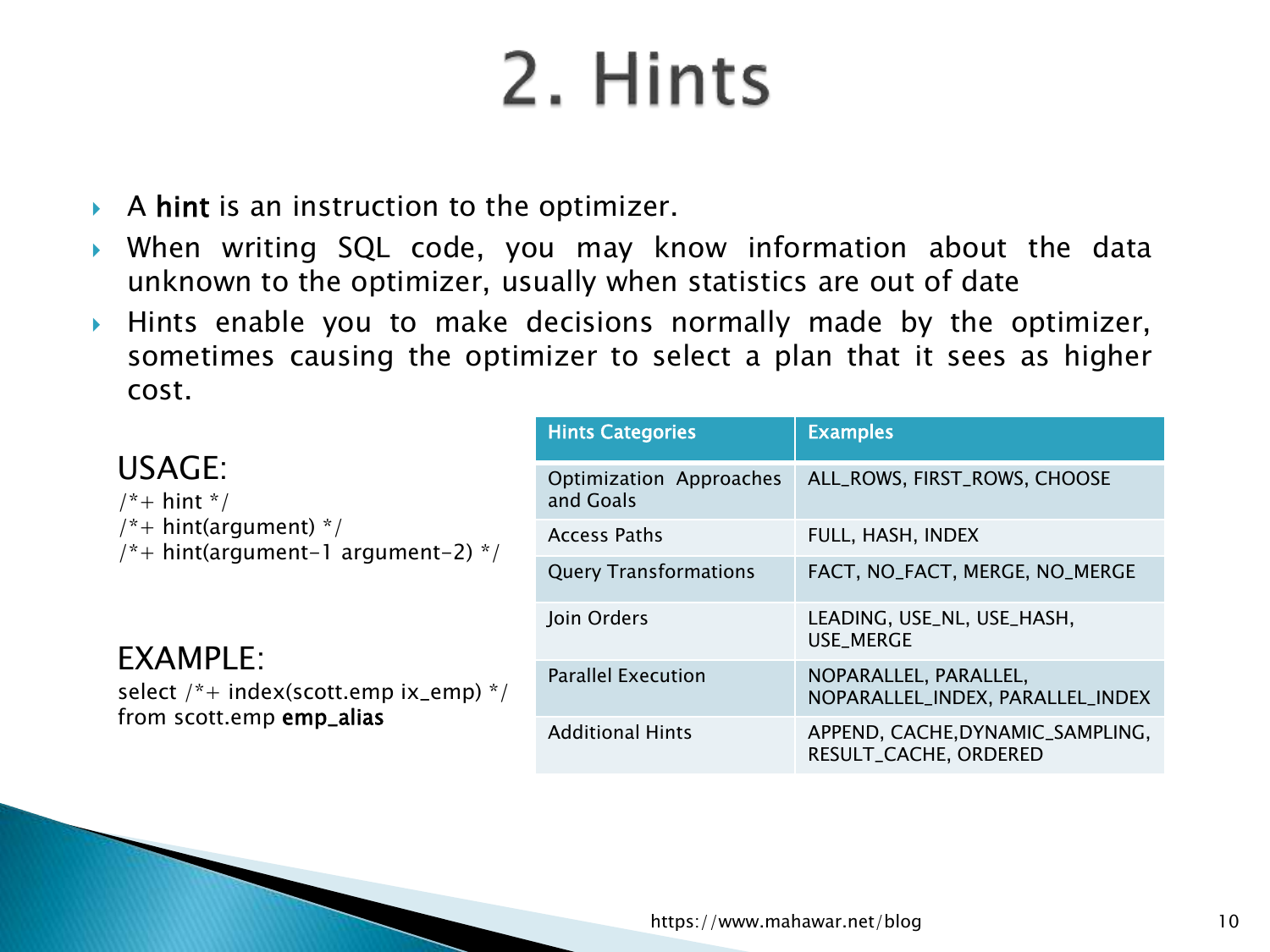# 3. BULK Collect and FORALL

- Without the bulk bind, PL/SQL sends a SQL statement to the SQL engine for each record that is inserted, updated, or deleted leading to context switches that hurt performance.
- One method of overcoming this performance bottleneck is an Oracle bulk collect.
- ▶ With Oracle bulk collect, the PL/SQL engine tells the SQL engine to collect many rows at once and place them in a collection and switches back to the PL/SQL engine.

### Syntax:

FETCH BULK COLLECT <cursor\_name> INTO <collection\_name> LIMIT <numeric\_expression>;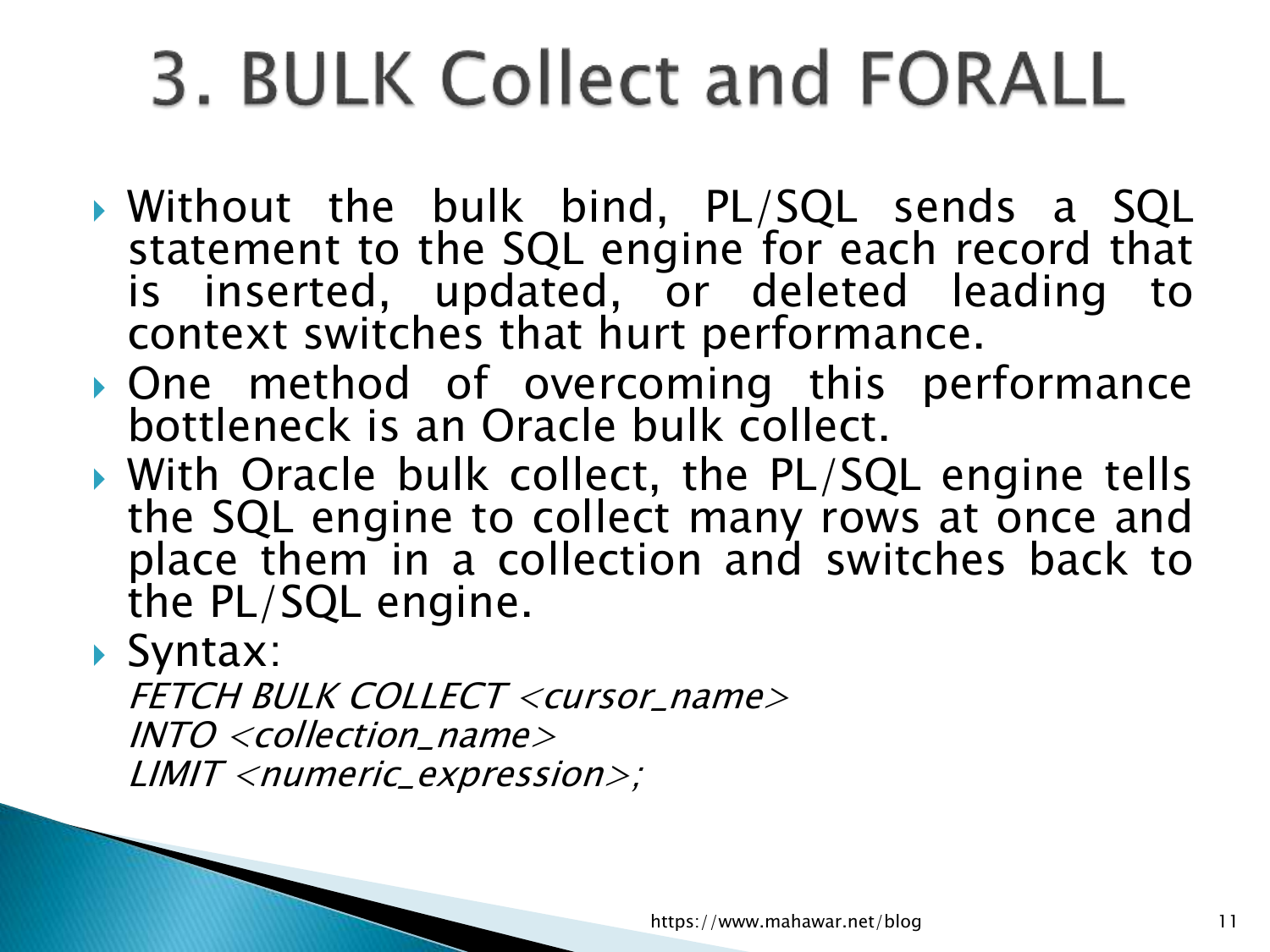# 3. BULK Collect and FORALL

- ▶ The FORALL statement issues a series of static or dynamic DML statements using the collection mostly populated using BULK Collect we saw in previous slide.
- **This will allowing the DML to be run for each row in the collection** without requiring a context switch each time.
- ▶ Syntax:

FORALL <index\_name> IN lower\_bound..upper\_bound dml\_statement SAVE EXCEPTIONS

or

FORALL <index\_name> IN INDICES OF collection BETWEEN lower\_bound and upper\_bound dml\_statement SAVE EXCEPTIONS

- ▶ SQL%BULK\_ROWCOUNT: cursor attribute gives granular information about the rows affected by each iteration of the FORALL statement
- SAVE EXCEPTIONS and SQL%BULK\_EXCEPTION: Optional keywords that cause the FORALL loop to continue even if some DML operations fail.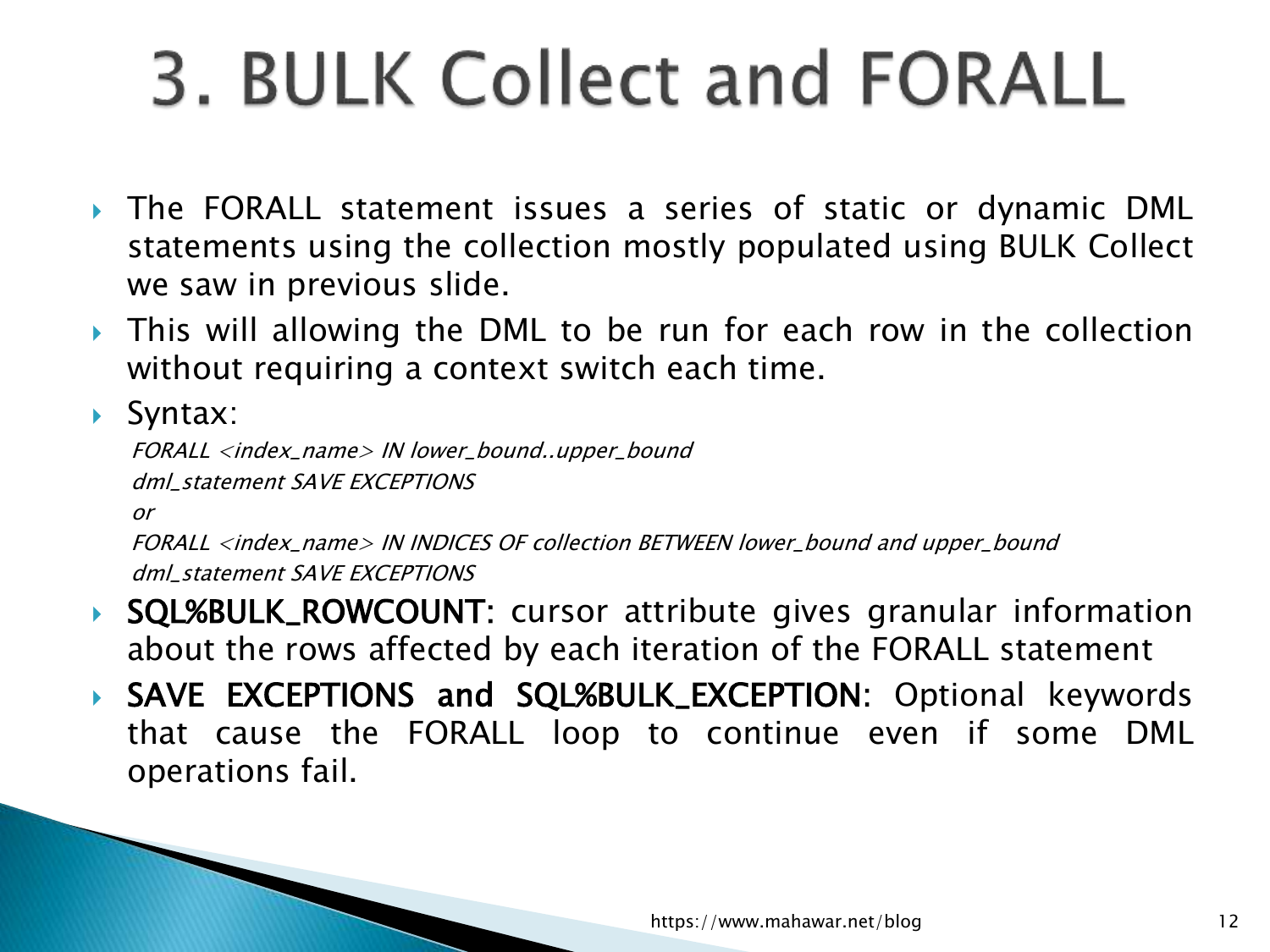## 5. V\$ Views - Host System Diagnosis

| <b>Tuning Area</b>                    | <b>VS Performance Views</b>                                                                                  | <b>OS Tools</b>                        |
|---------------------------------------|--------------------------------------------------------------------------------------------------------------|----------------------------------------|
| 1/O                                   | V\$SYSTEM_EVENT, V\$IOSTAT_CONSUMER_GROUP,<br>V\$IOSTAT_FILE, V\$IOSTAT_FUNCTION, V\$IOSTAT                  | sar $-d$ (or iostat)                   |
| <b>CPU</b><br>(CPU Time Vs Real Time) | V\$SYSSTAT, V\$SESSTAT, V\$RSRC_CONSUMER_GROUP,<br>V\$SYS_TIME_MODEL                                         | Sar, vmstat,<br>mpstat, iostat         |
| Memory                                | Initialization parameters:<br>STATISTICS_LEVEL, DB_CACHE_ADVICE, TIMED_STATIS<br>TICS or TIMED_OS_STATISTICS | Sar* (vmstat)                          |
| <b>Network</b>                        | V\$IOSTAT_NETWORK                                                                                            | Ping*, traceroute,<br>tracert(windows) |

Sar\* - System Activity Monitor Ping\* - Packet IntergNet Groper Tracert\* – Trace Route (TTL)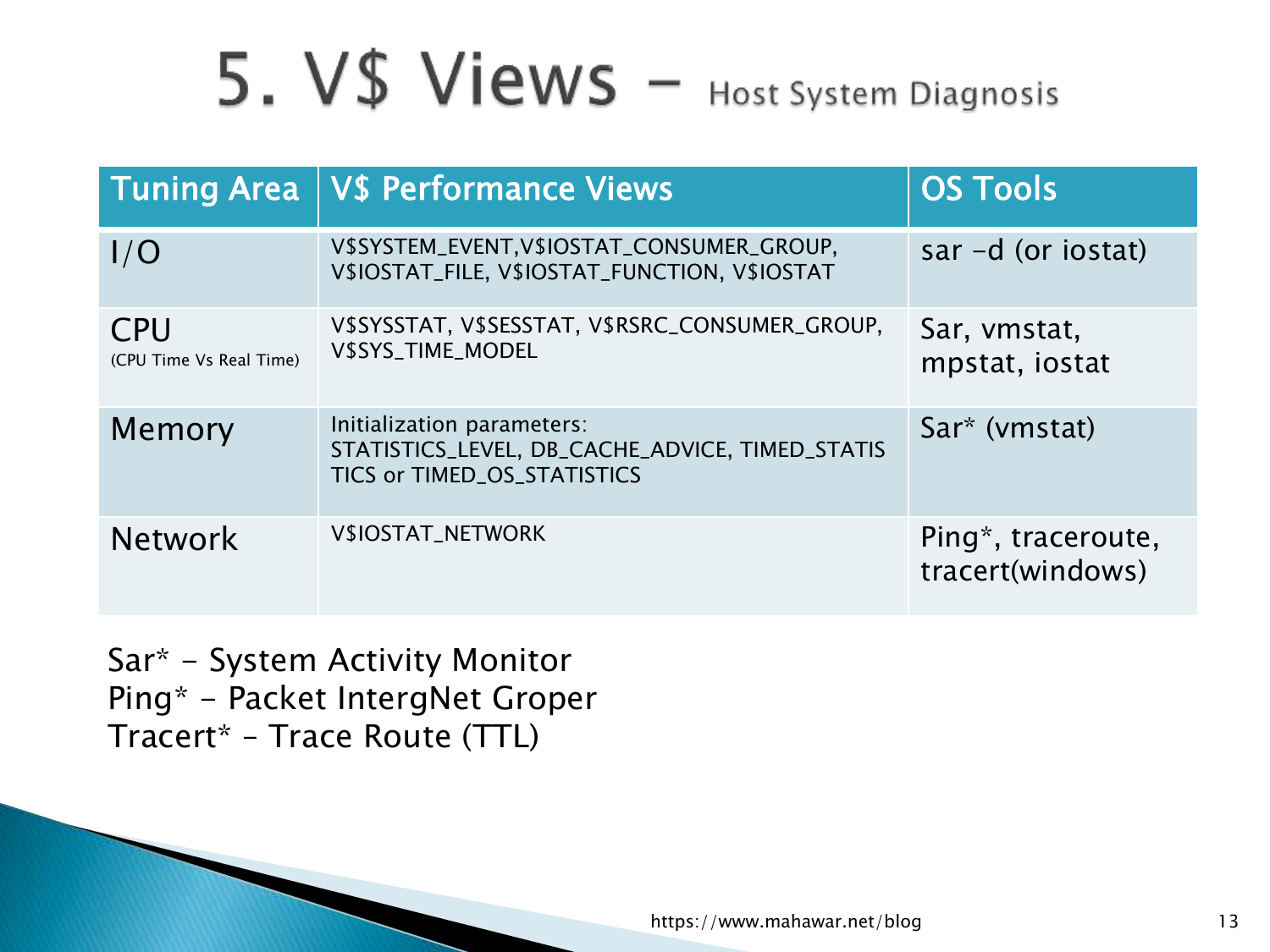### Wait Events



Fig. shows difference between following wait events:

- *db file sequential read* single block read into one SGA buffer
- db file scattered read multiblock read into many discontinuous SGA buffers
- *direct read* single or multiblock read into the PGA, bypassing the SGA

On a healthy system, physical read waits should be the biggest waits after the idle waits. However, also consider whether there are db file sequential reads on a large data warehouse that should be seeing mostly full table scans with parallel query.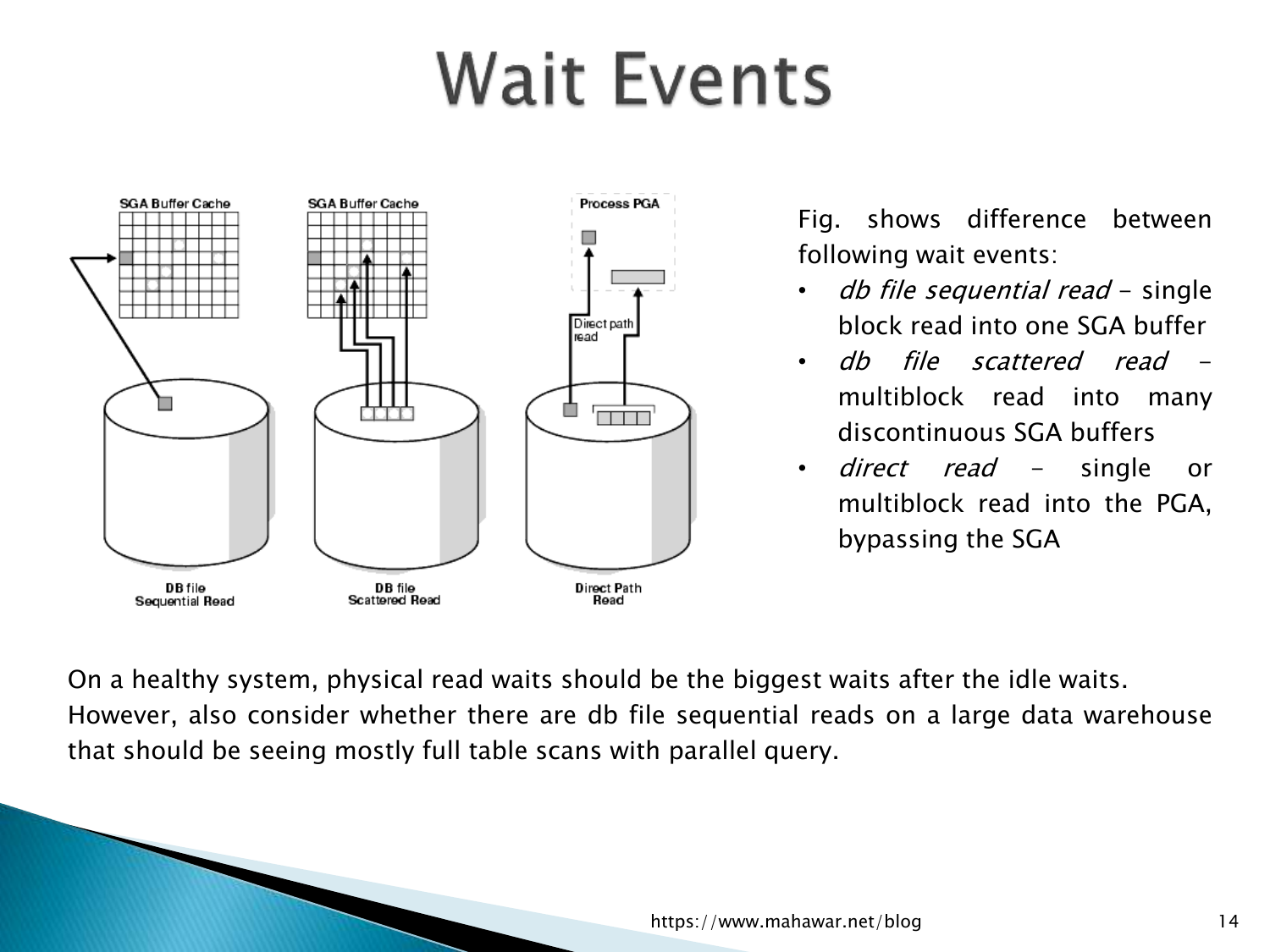## References & Sources

| $\mathsf{Type}_1$ | Link/Author                 | <b>Reference Comments</b>                                                                                         |
|-------------------|-----------------------------|-------------------------------------------------------------------------------------------------------------------|
| <b>Books</b>      | Donald K. Burleson (author) | <b>Oracle Tuning: The Definitive Reference</b>                                                                    |
| Website           | <b>Oracle Documentation</b> | Content and images were referred.                                                                                 |
| Website           | http://ss64.com             | for Image of Oracle 11g Architecture Diagram                                                                      |
| Website           | http://www.orafaq.com       | FAQ section for performance tuning was referred.                                                                  |
| Website           | http://www.oracle-base.com  | New features in FORALL in 11g was referred                                                                        |
| Website           | http://psoug.org            | PSOUG.org is an Oracle community resource dedicated to<br>supporting users and developers of the Oracle database. |
| Webiste           | http://www.adp-gmbh.ch      | For hints and their classificaitons                                                                               |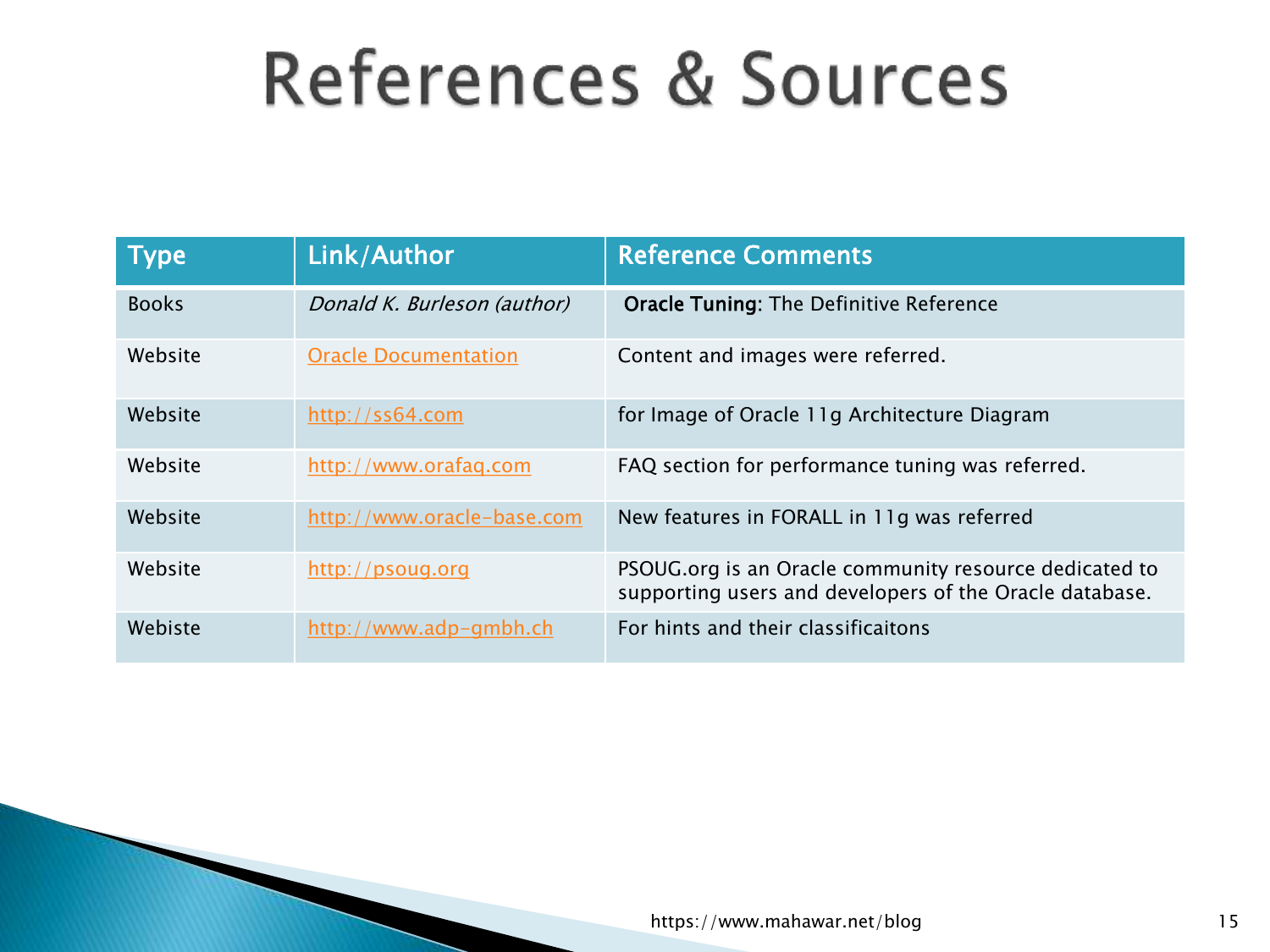### Questions?